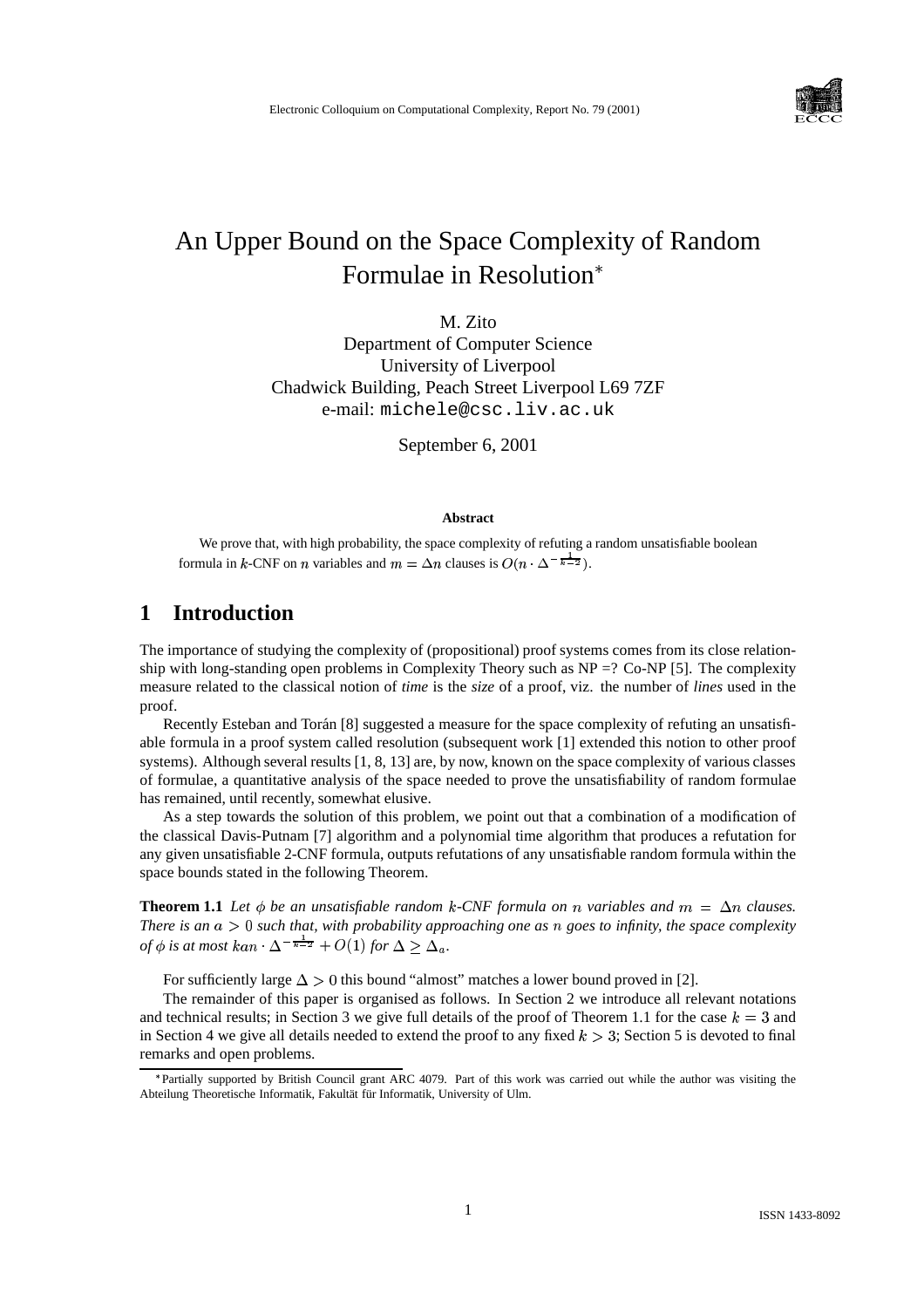## **2 Preliminaries**

Let a finite set of variables  $X = \{x_1, \ldots, x_n\}$  be given. A *literal* is either  $x^0$  or  $x^1$  for any  $x \in X$ , although we will often follow the common practice and denote  $x^0$  (resp.  $x^1$ ) by  $\neg x(x)$ . We identify *clauses* with sets of literals, but we will often abuse the notation and write  $x \in C$  to denote the fact that the variable x occurs in the clause C as either  $x^0$  or  $x^1$ . A *formula* is a sequence of clauses  $\phi = (C_1, \ldots, C_m)$ . A formula is in *k*-conjunctive normal form (or *k*-CNF) if  $|C_i| \leq k$  for all  $i \in \{1, ..., m\}$ . In all the subsequent treatment  $\Delta$  will denote the *clause density*  $m/n$  of the given formula.

Let  $\mathcal{C}^{k,n}$  denote the set of all clauses with exactly k literals of k distinct variables defined from X. A *random formula* is obtained by selecting uniformly at random, independently and with replacement m clauses from  $\mathcal{C}^{k,n}$ . Let  $\mathcal{F}_m^{k,n}$  denote the resulting probability space on the set of all k-CNF formulae over *n* variables and *m* clauses. We will write  $\phi \sim \mathcal{F}_m^{k,n}$  to signify that  $\phi$  is obtained by the process outlined above. In all subsequent treatment we say that an event  $\mathcal{E}$ , depending on a parameter n, holds with high probability (w.h.p.) if it holds with probability approaching one as  $n$  tends to infinity.

A *truth-assignment* is a mapping  $\alpha$  that assigns "false" or "true" (usually denoted by 0 or 1) to each variable in its domain  $Dom(\alpha)$ . We write  $|\alpha|$  for  $|Dom(\alpha)|$ . Given a clause C, a variable x, and a value  $\nu \in \{0,1\}$ , the *restriction* of C to  $x = \nu$ ,  $C\big|_{x=\nu}$ , is C if  $x \notin C$ , is one if  $x^{\nu} \in C$  and it is  $C \setminus \{x^{1-\nu}\}\$ otherwise. If  $\phi$  is a formula, then  $\phi|_{x=v}$  is the sequence  $(C_1|_{x=v}, \ldots, C_{m'}|_{x=v})$  for all  $C \in \phi$  such that  $C\big|_{x=\nu}\neq 1.$  If  $\alpha$  is a truth-assignment with domain  ${\rm Dom}(\alpha)=\{x_{j_1},\ldots,x_{j_t}\}$  then  $C\big|_\alpha$  denotes the clause

$$
(\cdots (C|_{x_{j_1}=\alpha(x_{j_1})})|_{x_{j_2}=\alpha(x_{j_2})}\cdots).
$$

The meaning of  $\phi|_{\alpha}$  is defined similarly. For  $i \in \{0, \ldots, k\}$ , let  $C_i(\phi, \alpha)$  denote the set of clauses of size  $i$  in  $\phi|_{\alpha}$ . We say that a formula  $\phi$  is *true* (*false*) *under the assignment*  $\alpha$  if  $\phi|_{\alpha}$  is empty ({}  $\in \phi|_{\alpha}$ ). A formula is *satisfiable* if there exists a truth-assignment  $\alpha$  (also known as *satisfying* assignment) such that  $\phi$ is true under  $\alpha$ .

A (resolution) derivation of a clause C from (resp. a refutation of) a formula  $\phi$  is a sequence of clauses  $\pi = (D_1, \ldots, D_t)$  such that  $D_t = C$  (resp.  $D_t = \{\}$ ) and for all  $i \in \{1, \ldots, t-1\}$  either  $D_i = C_j$  for some  $j \in \{1, \ldots, m\}$  or  $D_i$  is obtained from  $D_j$  and  $D_k$  (with  $j, k \lt i$ ) by the following *resolution rule*:

$$
\{x, l_1, l_2, \ldots\}, \{\neg x, t_1, t_2, \ldots\} \rightarrow \{l_1, l_2, \ldots\} \cup \{t_1, t_2, \ldots\}
$$

The two clauses to the left of  $\rightarrow$ " are called *premises*, the clause to the right is called *resolvent*. The *size* of derivation  $\pi$ ,  $|\pi|$  is t. Clearly,  $\phi$  is unsatisfiable if and only if there exists a refutation of  $\phi$ .

Given a formula  $\phi$  and a derivation  $\pi = (D_1, \ldots, D_t)$  of some clause  $D_t$  from  $\phi$ , a sequence of clauses  $\kappa = (E_1, \ldots, E_s)$  is a *sub-derivation* of  $\pi$  if  $\kappa$  is a derivation of  $E_s$  from  $\phi$  and for each  $i \in \{1, \ldots, s\}$ there is a  $j \in \{1, \ldots, t\}$  such that  $E_i = D_i$ .

#### **2.1 Space complexity of derivations**

Generalising from [8], a clause C has a derivation from a k-CNF formula  $\phi$  bounded by space s if there exists a sequence of formulae  $\phi_1, \dots, \phi_t$  with

- 1.  $\phi_1 \subseteq \phi;$
- 2.  $|\phi_i| \leq s$ , for all  $i \in \{1, ..., t\}$ ;
- 3.  $\phi_{i+1}$  is obtained from  $\phi_i$  by deleting (if wished) some clauses, adding the resolvent of two clauses in  $\phi_i$ , and adding (if wished) some clauses of  $\phi$ .
- 4.  $C \in \phi_t$ .

space  $(\phi, C)$  is the minimum s for which there is a derivation of C from  $\phi$  bounded by space s. We write space( $\phi$ ) instead of space( $\phi$ , {}).

Any derivation  $\pi$  of a clause C from a k-CNF formula  $\phi$  can be represented as a directed acyclic graph (dag)  $G_{\phi,\pi}$  in a standard way: clauses in  $\pi$  correspond to nodes in  $G_{\phi,\pi}$ , with the clauses of  $\phi$  associated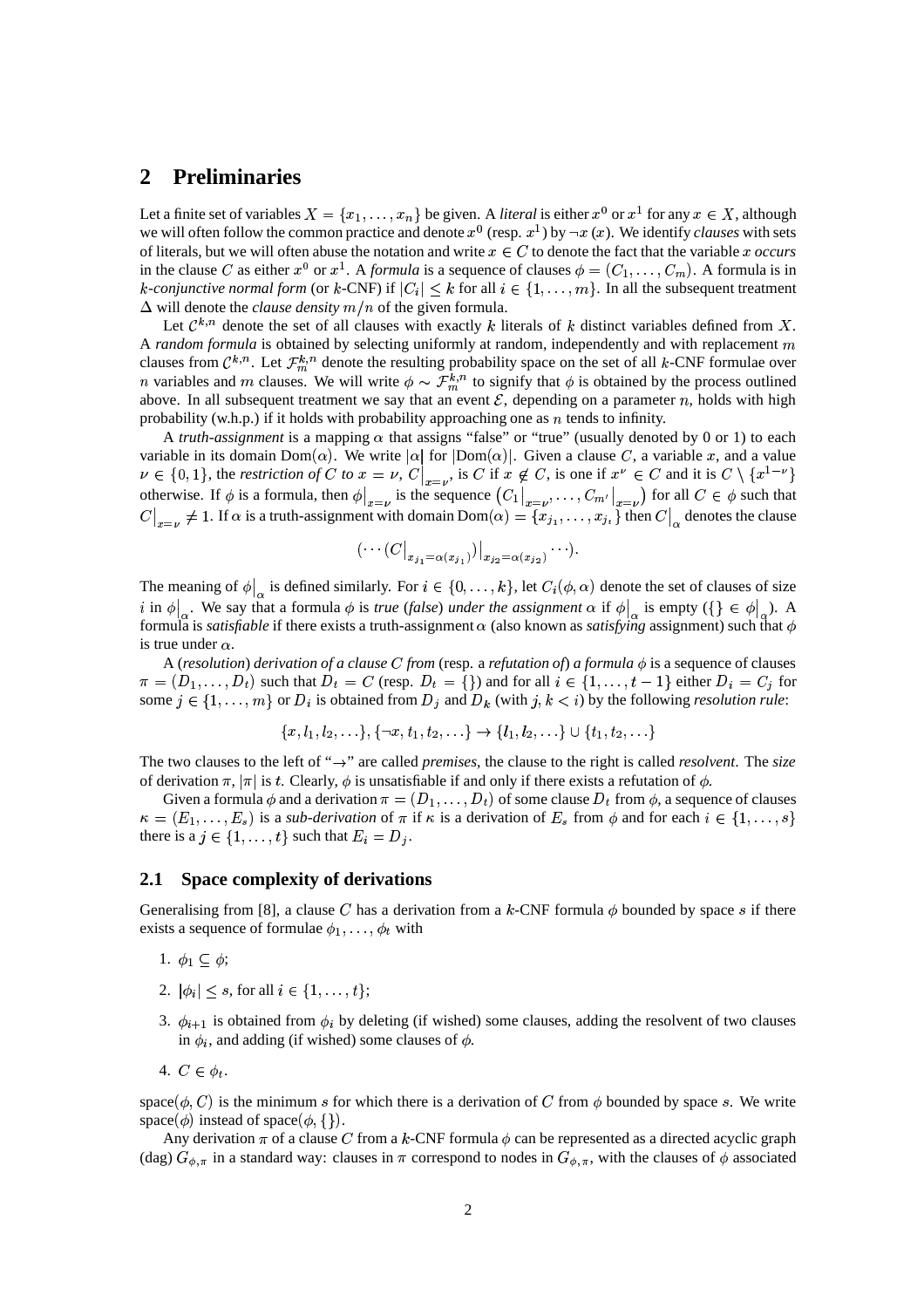with  $G_{\phi,\pi}$ 's source nodes, C associated with the (only) sink of  $G_{\phi,\pi}$ , and each application of the resolution rule corresponding to an internal node of  $G_{\phi,\pi}$  associated with some clause D with two incoming edges leaving the nodes associated with  $D_1 \cup \{x\}$  and  $D_2 \cup \{\neg x\}$  respectively, with  $D = D_1 \cup D_2$ . A derivation is *tree-like* if its underlying dag is in fact a tree. Unless ambiguity arises, from now on  $\pi$  will refer to either a derivation from  $\phi$  or its corresponding dag.

There is a nice relationship between the space needed to derive a clause C from  $\phi$  and the number of pebbles needed in a particular pebbling game  $\mathcal G$  played on any dag  $G_{\phi,\pi}$ .

Pebbling Game  $\mathcal G$ . Given a connected dag with one sink the aim of the game is to put a pebble *on the sink of the graph (the only node with no outgoing edge) according to the following rules:*

- *1. a pebble can be placed on any initial node;*
- *2. a pebble can be removed from any node at any time;*
- 3. a pebble can be placed on any internal node provided there is a pebble on all its parents.

The following Lemma is an immediate consequence of the definitions.

**Lemma 1** [8] *For any formula*  $\phi$  *and clause*  $C$ , space( $\phi$ ,  $C$ ) *coincides with the minimum number of pebbles*  $\alpha$  *needed to win*  $\mathcal G$  *on a graph*  $G_{\phi,\pi}$ *, where*  $\pi$  *is a derivation of*  $C$  *from*  $\phi$ *.* 

Using this result it is possible to analyse the space needed for refuting a formula through techniques used for bounding the number of pebbles used/needed to play  $G$ . The following result is a consequence of Lemma 1.

**Theorem 2.1** [8] *If*  $\phi$  *has a tree-like refutation of size S, then*  $\text{space}(\phi) \leq \lceil \log S \rceil + 1$ .

From this it follows immediately that space  $(\phi) \leq n + 1$  for any formula  $\phi$  over n variables.

Although refutations of unsatisfiable  $k$ -CNF formulae for  $k > 3$  may require non constant space, unsatisfiable 2-CNF formulae can always be refuted in constant space.

**Theorem 2.2** [8]  $space(\phi) = O(1)$ , *for any unsatisfiable* 2-CNF *formula*  $\phi$ *.* 

#### **2.2 A technical result**

A fundamental conjecture about  $\mathcal{F}_m^{k,n}$  states that there is a  $\theta_k$  independent of n, the *unsatisfiability threshold*, such that a  $\phi \sim \mathcal{F}_m^{k,n}$  is satisfiable (resp. unsatisfiable) w.h.p. if  $m/n < \theta_k$  ( $m/n > \theta_k$ ).  $\theta_2 = 1$  [9] but only upper an lower bounds are known for  $k \geq 3$  (see for instance [11]). The techniques used to derive these bounds turn out to be useful to prove the following result which will be used in the proof of Theorem 1.1.

**Lemma** 2 Let  $\phi \sim \mathcal{F}_{cn}^{2,n}$ , with  $c > 1$ . For any  $\gamma \in (0, 1)$ , the probability that  $\phi$  be satisfiable is at most  $(x,y) \in D_\gamma$   $f_c(x,y)$ )<sup>n</sup>, where  $D_\gamma = \{(x,y) : \gamma \leq y \leq 1-\gamma, 1+\gamma \leq x \leq \frac{c}{y}-\gamma\},$ 

$$
f_c(x,y) = \left(\frac{e^{r_0-1}}{y}\left(\frac{x}{er_0}\right)^x\right)^y \left(\frac{1}{1-y}\right)^{1-y}\left(\frac{c}{2x}\right)^{xy}\left(\frac{c(3-2y)}{4(c-xy)}\right)^{c-xy},
$$

and  $r_0$  is the solution of  $re^r = x(e^r - 1)$ .

**Proof.** Following [11] it is possible to bound the probability that the given random  $k$ -CNF be satisfiable by the expected number of satisfying assignments that are *maximal* in the sense that it is not possible to flip the value of any single variable set to 1 and preserve satisfiability. This number can be computed resorting to the coupon collector's probabilities, as described in [14]. The resulting upper bound on the probability that  $\phi$  be satisfiable is

$$
\sum_{s=0}^{n} \sum_{j=s}^{cn} \binom{n}{s} \binom{cn}{j} \left(\frac{s\binom{n-1}{k-1}}{2^k \binom{n}{k}}\right)^j \left(\frac{(2^k-1)\binom{n}{k}-s\binom{n-1}{k-1}}{2^k \binom{n}{k}}\right)^{cn-j} \text{coupon}(j,s),
$$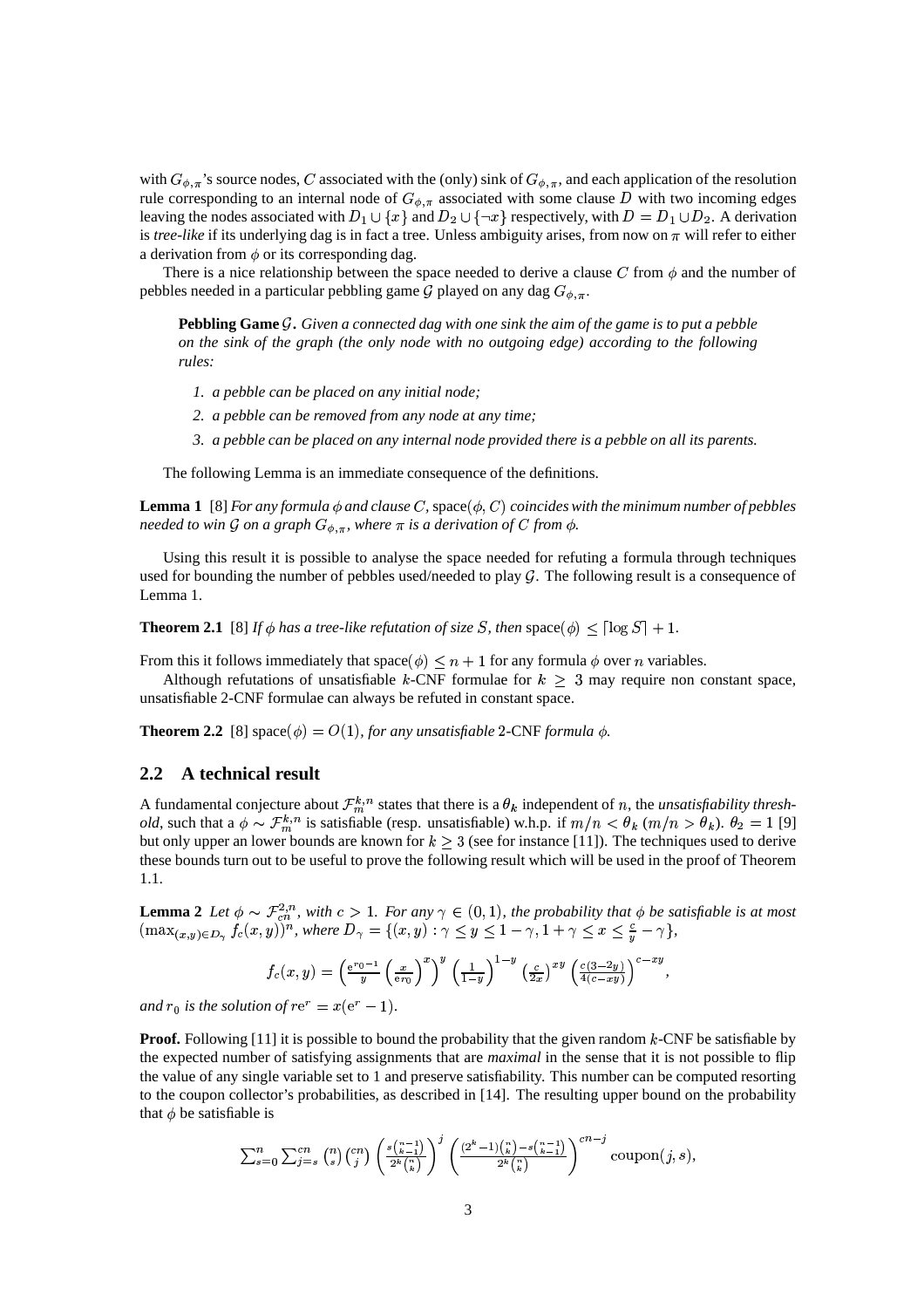where coupon(j, s) is the probability that a coupon collector will pick s different coupons in j trials [12]. For  $k = 2$  this simplifies to

$$
\sum_{s=0}^{n} \sum_{j=s}^{cn} {n \choose s} {cn \choose j} \left(\frac{s}{2n}\right)^j \left(\frac{3}{4} - \frac{s}{2n}\right)^{cn-j} \text{coupon}(j, s).
$$

Without loss of generality we assume  $s = \Theta(n)$  and  $j = \Theta(n)$ . Using the obvious asymptotics for the binomial coefficients, the double sum is asymptotic to

$$
n^{O(1)} \left(\frac{n}{s}\right)^s \left(\frac{n}{n-s}\right)^{n-s} \left(\frac{cn}{j}\right)^j \left(\frac{cn}{cn-j}\right)^{cn-j} \left(\frac{s}{2ns}\right)^j \left(\frac{3n-2s}{4n}\right)^{cn-j} \text{coupon}(j,s).
$$

To get the result set  $y = \frac{s}{n}$  and  $x = \frac{j}{s}$  and use the relevant (see for instance [4]) asymptotic for coupon  $(j, s)$ . 

The function  $f_c(x, y)$  can actually be maximised in  $D<sub>\gamma</sub>$  by looking at the partial derivatives of ln  $f_c(x, y)$ . Letting  $g_1(x) = (e^{r_0} - 1) \left(\frac{x}{e^{r_0}}\right)$ , and using the definition of  $r_0$ , we have

$$
\tfrac{\mathrm{d}}{\mathrm{d}x}\ln g_1(x)=\ln\tfrac{x}{r_0}
$$

Hence

$$
G_y(x) =_{df} \frac{\partial}{\partial x} \ln f_c(x, y) = y \ln \frac{2(c - xy)}{r_0(3 - 2y)}
$$

For each fixed  $y$  in the given domain, this function is defined and continuous. Moreover its sign changes for  $x \in [1 + \gamma, \frac{c}{y} - \gamma]$  Therefore there is<sup>1</sup> an  $x^* = x^*(y)$  such that  $G_y(x^*) = 0$ , and equivalently

$$
\frac{2(c - x^*y)}{x^*(3 - 2y)} = \frac{r_0}{x^*}
$$
 (1)

Note that, from the definition of  $r_0$ ,  $x^*$  must satisfy

$$
x^* = x^*(r_0) = \frac{r_0 e^{r_0}}{e^{r_0} - 1}.
$$
 (2)

Let  $F(y) =_{df} \ln f_c(x^*(y), y)$ . The maximum of  $f_c(x, y)$  will be among the critical points of  $F(y)$ . Notice that

$$
\mathrm{d}F(y)=G_y(x^*(y))\mathrm{d}x+\tfrac{\partial}{\partial y}\ln f_c(x,y)\mathrm{d}y
$$

and, since  $G_y(x^*) = 0$ , we have  $dF(y)y = 0$  if and only if

$$
\frac{\partial}{\partial y}\ln f_c(x,y) = \ln \frac{1-y}{y} + x^* \ln \frac{2(c-x^*y)}{x^*(3-2y)} - \frac{2c-3x^*}{3-2y} + \ln g_1(x^*) = 0.
$$

We can rewrite  $\frac{2c-3x^2}{3-2y}$  as  $\frac{2(c-x-y)}{3-2y}$  –  $x^*$  and therefore, using (1), the equation above simplifies to

$$
\ln \frac{1-y}{y} + x^* \ln \frac{r_0}{x^*} - r + x + \ln(e^{r_0} - 1) - x^* \ln \frac{r_0}{x^*} - x = 0,
$$

which is satisfied for

$$
y^* = y^*(r_0) = \frac{e^{r_0} - 1}{2e^{r_0} - 1}.
$$
\n(3)

Hence, for a given c, one needs to find the  $r_0$  which satisfies (1) in which x and y are replaced by expressions (2) and (3). Then the maximum of  $f_c(x, y)$  is achieved at

$$
x^*(r_0) = \frac{r_0 e^{r_0}}{e^{r_0} - 1} \quad y^*(r_0) = \frac{e^{r_0} - 1}{2e^{r_0} - 1}.
$$

<sup>&</sup>lt;sup>1</sup> Indeed  $G_y(x)$  is strictly decreasing in the given domain, so there is only one such  $x^*$ .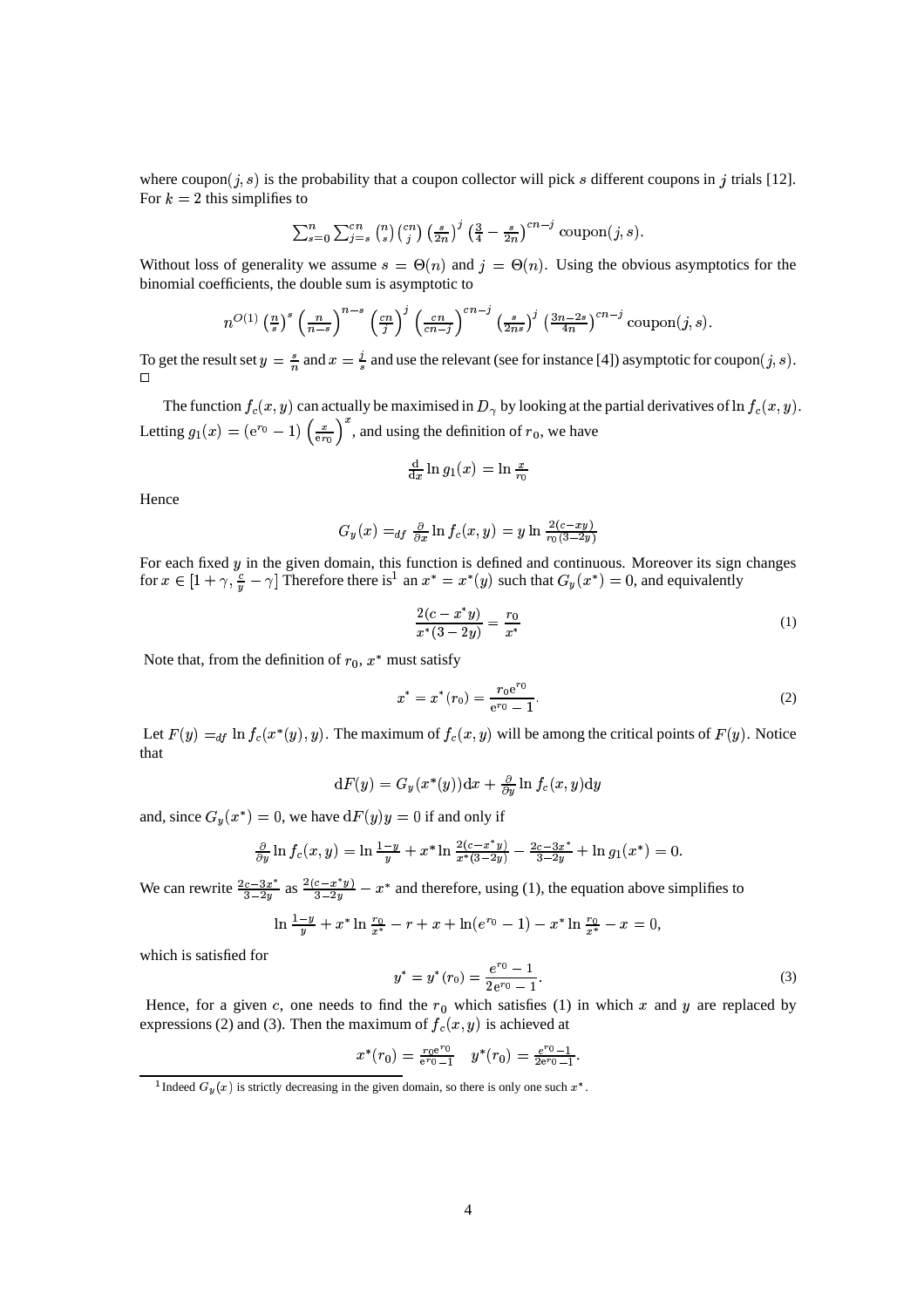#### **2.3 An algorithm**

Let  $Y = \{x_{j_1}, x_{j_2}, \ldots,$ <br>is called a final sequent Let  $Y = \{x_{j_1}, x_{j_2}, \ldots, x_{j_t}\} \subseteq X$  with  $t$  to be fixed later. For any integer  $b \ge 1$  the set  $Y_b = \{x_{j_b}, \ldots, x_{j_t}\}$  is called a *final segment* of  $Y$ , with the convention that  $Y_1 = Y$  and  $Y_b = \{\}$  if  $b > t$ . Consider t modification of the classical Davis-Logemann-Loveland [6] resolution algorithm:

**Function** RoughDLL ( $\phi$ :  $k$ -CNF;  $Y$ : set of variables;  $\alpha$ : truth-assignment): boolean

**if**  $\phi = \{\}$  **return** true **else if**  $\{ \} \in \phi$  **return** false **else** if  $\overline{Y} = \{\}$ **return** 2SAT-solver $(C_2(\phi, \alpha))$ **else** Let  $x$  be the smallest index variable in  $Y$ ;  $Y \leftarrow Y \setminus \{x\};$ **return** RoughDLL $(\phi|_{x=0}, Y, \alpha \cup \{x=0\}) \vee$  $\text{RoughDLL}(\phi \big|_{x=1}, Y, \alpha \cup \{x=1\});$ 

where  $2SAT-solver(\ldots)$  is a function deciding 2-SAT.

If the input formula  $\phi$  is unsatisfiable then a call to RoughDLL $(\phi, Y, \{\})$  will return the correct "false" answer provided either  $\{\}\in \phi\big|_{\alpha}$  or  $C_2(\phi,\alpha)$  is unsatisfiable, for every  $\alpha$  with  $Dom(\alpha) = Y$ . Furthermore, the recursive calls to RoughDLL naturally induce a rooted binary tree,  $T_{\phi,Y}$ , whose internal nodes are labelled by the variables that are set at a particular step, with the out-edges of a node labelled by the two possible assignments to its associated variable. Each path from the root in  $T_{\phi,Y}$  corresponds to a partial assignment  $\alpha$  with  $Dom(\alpha) \subseteq Y$ . Each leaf is labelled by either a clause of  $\phi$  that becomes empty or by the set  $C_2(\phi, \alpha)$ . We will prove that if all the formulae  $C_2(\phi, \alpha)$  are unsatisfiable,  $T_{\phi, Y}$  can be transformed into a refutation of  $\phi$ , by working from the clauses labelling the leaves and the refutations obtained for each  $C_2(\phi, \alpha)$  towards the root of  $T_{\phi, Y}$ . Theorem 1.1 will then be proved by showing that w.h.p. the refutations defined in this way can be pebbled with (relatively) few pebbles. We first need to prove a property of the formulae  $C_2(\phi, \alpha)$ . For any  $b \geq 2$ , let  $\alpha_b$  be a truth-assignment with  $Dom(\alpha_b) = Y \setminus Y_b$ . Let  $C_{\alpha_b} = \{x_{j_1}^{1-\alpha_b(x_{j_1})}, \ldots, x_{j_{b-1}}^{1-\alpha_b(x_{j_b-1})}\}$  $\left\{ \sum_{b=1}^{1-\alpha_b} a_{b} a_{b-1} \right\}$ . Clearly  $C_{\alpha_b} \big|_{\alpha_b} = \{\}.$ 

**Lemma** 3 Let  $\phi$  be an unsatisfiable  $k$ -CNF formula and  $\alpha$  a truth-assignment whose domain is included *in the set of variables occuring in*  $\phi$ *. Let*  $\pi$  *be a tree-like refutation of*  $C_2(\phi, \alpha)$ *. Any sub-derivation*  $\kappa = (E_1, \ldots, E_s)$  of  $\pi$  can be transformed into a tree-like derivation of a clause  $C \cup E_s$  from  $\phi$  where  $C \subseteq C_{\alpha}$ .

**Proof.** Let  $\pi$  be a tree-like refutation of  $C_2(\phi,\alpha)$ . The result is proved by induction on the depth of  $\kappa$ , the maximum length of a path from a leaf to the root of  $G_{C_2(\phi,\alpha),\kappa}$ . If  $\kappa \equiv C \in C_2(\phi,\alpha)$  then  $\kappa' \equiv C'$  where  $C' \in \phi$  and  $C = C' \big|_{\alpha}$ . Clearly C' will contain a number of literals belonging to  $C_{\alpha}$  (all the literals in  $C' \setminus C$ ).

At the inductive step, let  $\kappa'_1$  and  $\kappa'_2$  be the derivations associated by the induction hypothesis with the left and right subtrees  $\kappa_1$  and  $\kappa_2$  of  $\kappa$ . The derivation  $\kappa'$  associated with  $\kappa$  is obtained from  $\kappa'_1$  and  $\kappa'_2$  by applying the resolution rule to the clauses labelling the roots of  $\kappa'_1$  and  $\kappa'_2$  (these clauses will still contain the pair of complementary literals that is "removed" in the application of the resolution rule that generates the clause labelling the root of  $\kappa$ ). ).  $\Box$ 

The following result is an immediate consequence of Lemma 3 obtained by choosing  $\kappa = \pi$ .

**Corollary** 1 Let  $\phi$  be an unsatisfiable k-CNF formula and  $\alpha$  a truth-assignment whose domain is included in the set of variables occuring in  $\phi$ . Any tree-like refutation of  $C_2(\phi, \alpha)$  can be trasformed into a tree-like *derivation of a clause*  $C \subseteq C_{\alpha}$  *from*  $\phi$ *.* 

The final result of this section completes the description of the refutations that, under certain conditions, can be associated with the execution of RoughDLL on any unsatisfiable formula  $\phi$ .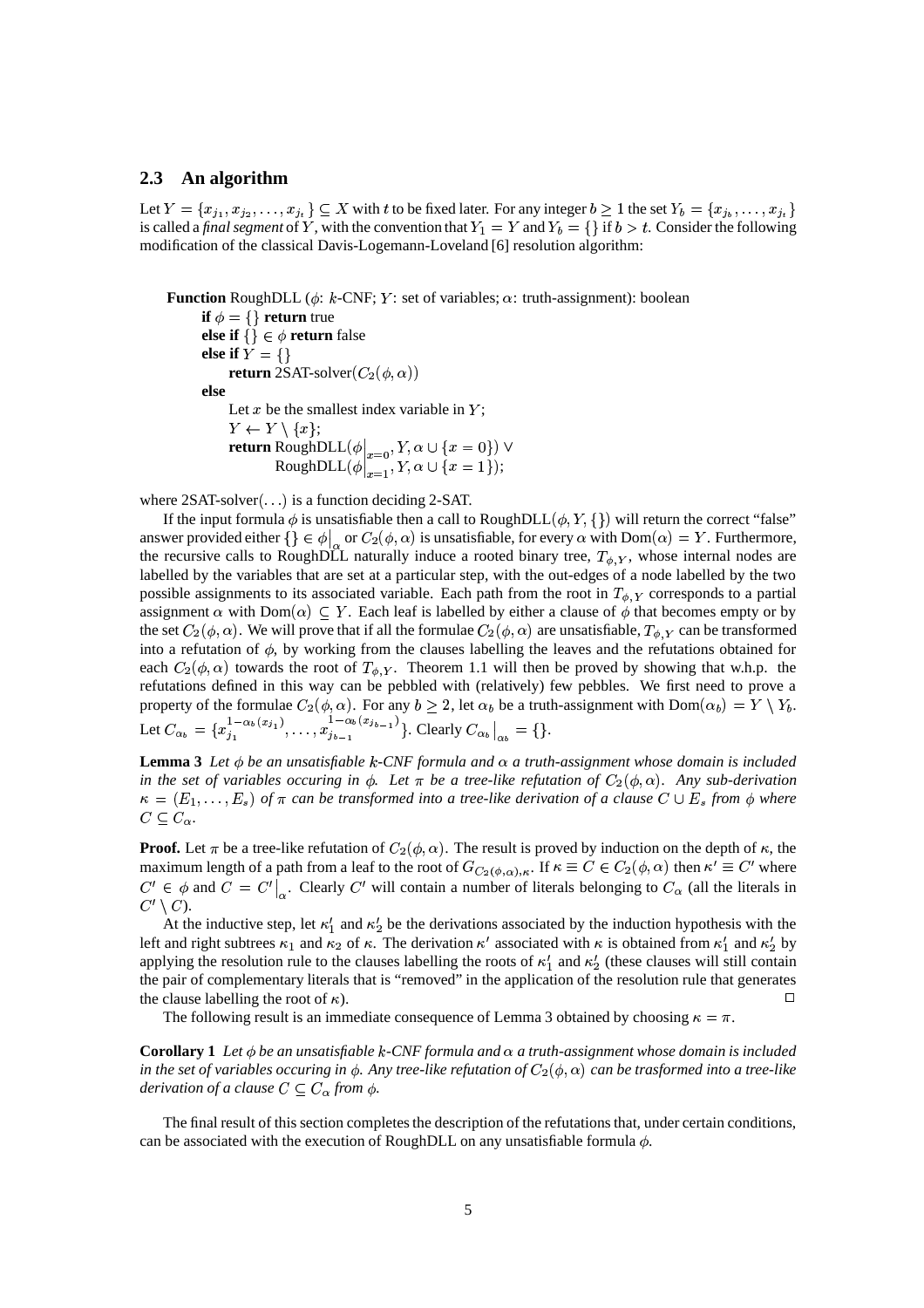**Theorem 2.3** Let  $\phi$  be an unsatisfiable k-CNF formula whose variables belong to the set  $X = \{x_1, \ldots, x_n\}$ . Let  $Y = \{x_{j_1}, x_{j_2}, \ldots$ <br>*given*  $h \in \{1, \ldots, n\}$  $(x_1, x_2, \ldots, x_n) \subseteq X$  for some  $t \in \{1, \ldots, n\}$  and let  $Y_b$  be some final segment of Y, for a given  $b \in \{1, \ldots, t\}$ . Let  $T_{\phi|_{\alpha_k}, Y_b}$  be the execution tree associated with RoughDLL $(\phi|_{\alpha_k}, Y_b, \{\})$ , where  $\alpha_b$  is some truth-assignment with  $\text{Dom}(\alpha_b) = Y \setminus Y_b$ . Then  $T_{\phi|_{\alpha_b},Y_b}$  can be transformed into a tree-like derivation from  $\phi$  of a clause  $C\subseteq C_{\alpha_b}$ , provided all formulae  $C_2(\phi|_{\alpha_b},\alpha')$  labelling the leaves of  $T_{\phi|_{\alpha_b},Y_b}$ are unsatisfiable, where  $\alpha'$  is any truth assignment with  $\text{Dom}(\alpha') = Y_b$ . *.*

**Proof.** The result can be proved by induction on the product between the number of nodes in  $T_{\phi|_{\alpha_1}, Y_b}$ minus one and  $t - b + 1$ . If this product is null then  $T_{\phi|_{\alpha_1}, Y_b}$  contains a single node v. If v is labelled by a clause  $C \in \phi$  then the process will return C. Otherwise if v is labelled by an unsatisfiable  $C_2(\phi, \alpha)$ . by a clause  $C \in \phi$  then the process will return C. Otherwise if v is labelled by an unsatisfiable  $C_2(\phi, \alpha)$ .<br>Corollary 1 asserts that any refutation of  $C_2(\phi, \alpha)$  can be transformed into a derivation  $\pi'$  of a clause  $C \subseteq C_{\alpha}$  from  $\phi$ : the process will return  $\pi'$ .

At the inductive step let v be the root of  $T_{\phi|_{\alpha_k}, Y_b}$  and assume v is labelled by a variable  $x \in Y_b$ . By induction hypothesis the Theorem holds for the trees

$$
T_{\phi|_{\alpha_b},x=0},Y_b\setminus\{x\}
$$
 and  $T_{\phi|_{\alpha_b},x=1},Y_b\setminus\{x\}$ .

Therefore there exist two derivations  $\pi_1$  and  $\pi_2$  of clauses  $C_1 \subseteq C_{\alpha_b \cup \{x=0\}}$  and  $C_2 \subseteq C_{\alpha_b \cup \{x=1\}}$ . If  $x \in C_1$  and  $\neg x \in C_2$ , a further application of the resolution rule to the clauses  $C_1$  and  $C_2$ , resolving on the variable x generates a tree-like derivation  $\pi'$  of a clause  $C \subseteq C_{\alpha_b}$  from  $\phi$ . Otherwise , let  $\pi'$  be  $\pi_l$  where l is the smallest  $i \in \{1,2\}$  such that  $x \notin C_i$ .

## **3 Analysis** for  $k = 3$

We analyze the space complexity of the refutations associated with RoughDLL by first considering the case  $k = 3$ . Since  $\Delta > \theta_3$  the set of satisfiable formulae in  $\mathcal{F}_{\Delta n}^{3,n}$  is very small. In the following we assume  $\phi$  to be unsatisfiable. We will prove that it is possible to choose t so that RoughDLL ends with a "false" answer w.h.p. If this is the case, the refutation built using the algorithm in Section 2.3 is formed by joining the refutations for  $C_2(\phi, \alpha)$  to the complete binary tree of depth t corresponding to the branching of RoughDLL. By Theorem 2.1 this tree can be pebbled using  $t + 1$  pebbles. The result then follows from Theorem 2.2 applied to  $C_2(\phi, \alpha)$  for each  $\alpha$ .

To complete the proof note that, conditioned on the fact that  $|C_2(\phi, \alpha)| = \Omega(n)$  for each  $\alpha$  on Y, the event

"RoughDLL does not end with a 'false' answer"

is implied by the event

"there is an  $\alpha$  with  $Dom(\alpha) = Y$ , such that  $C_2(\phi, \alpha)$  is satisfiable"

and the probability of the latter is at most

$$
\sum_{\alpha:\mathrm{Dom}(\alpha)=Y} \Pr[C_2(\phi,\alpha) \in \mathrm{SAT}].
$$

Let " $\psi$   $\in$  SAT" denote the event "the formula  $\psi$  is satisfiable". For each  $\alpha$  we can compute  $Pr[C_2(\phi, \alpha) \in$ SAT] conditioning on the size of  $C_2(\phi, \alpha)$ :

$$
Pr[C_2(\phi, \alpha) \in SAT] \leq Pr[|C_2(\phi, \alpha)| < d\eta] + Pr[C_2(\phi, \alpha) \in SAT \mid |C_2(\phi, \alpha)| \geq d\eta]
$$

where  $d > 0$  is some constant to be fixed later. Since clauses in  $\phi$  are selected independently and with replacement from  $\mathcal{C}^{3,n}$ , given Y and  $\alpha$ , in each of the  $m = \Delta n$  trials there is a fixed probability of selecting a clause C such that  $C|_{\alpha}$  is a 2-clause. This is exactly the probability of choosing one variable from Y with a sign fixed by the assignment  $\alpha$  and the remaining two arbitrarily on the set  $X \setminus Y$ . Hence

$$
\Pr[C|_{\alpha} \text{ is a 2-clause}] = \frac{4t\binom{n-t}{2}}{8\binom{n}{3}} = \frac{3t}{2n} \left(1 - \frac{t-1}{n-1}\right) \left(1 - \frac{t-1}{n-2}\right) > \frac{3t}{2n} \left(1 - \frac{t}{n}\right)^2
$$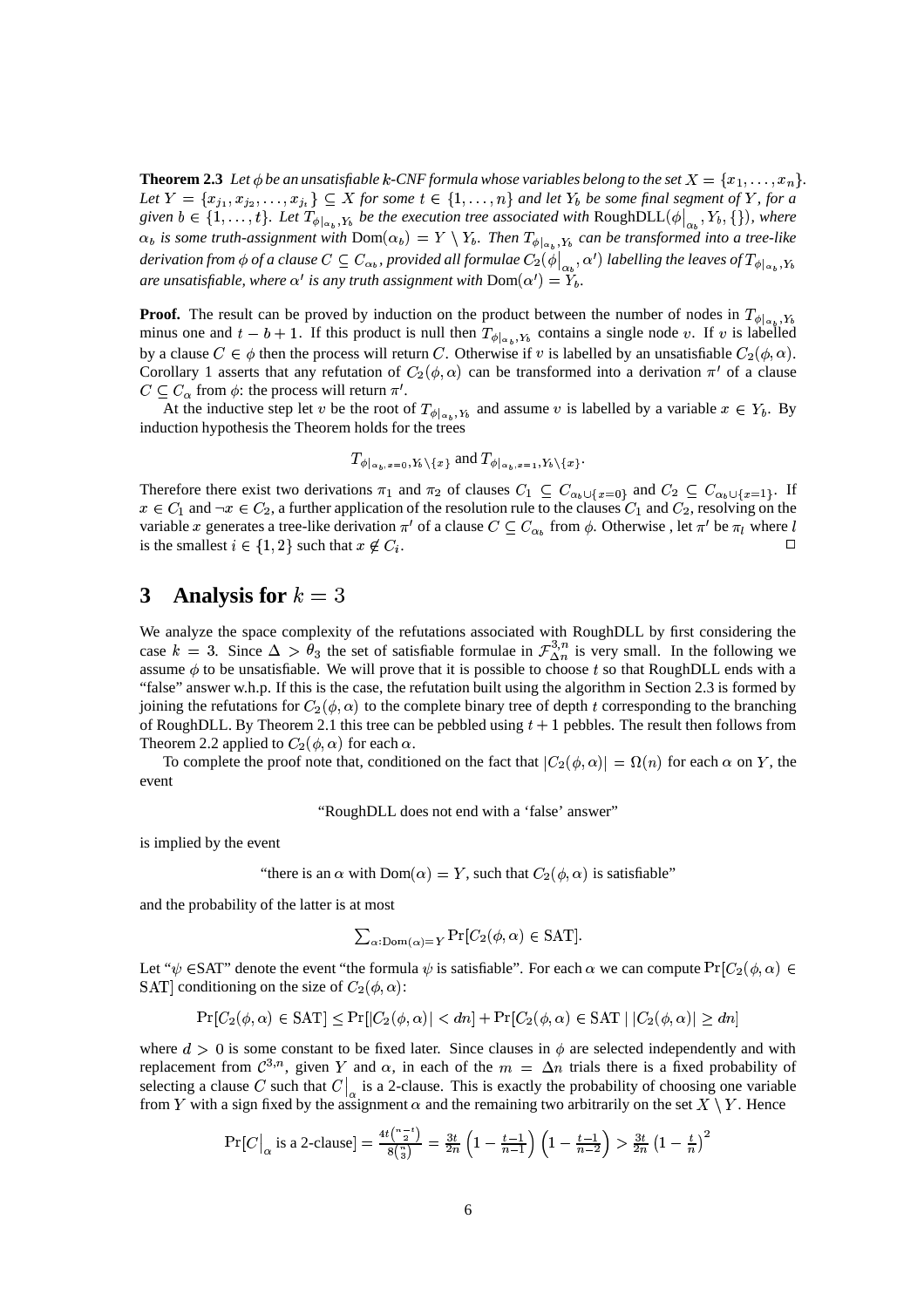(where the last inequality holds as long as  $t < \frac{n}{2}$ ). In particular if we set  $\frac{t}{n} = \frac{3a}{\Delta}$  the lower bound on  $\Pr[C]_{\alpha}$  is a 2-clause becomes  $\frac{9a}{2\Delta} \left(1 - \frac{3a}{\Delta}\right)^2$ .

These calculations imply that given Y, for each  $\alpha$  with  $Dom(\alpha) = Y$ , the random variable  $|C_2(\phi, \alpha)|$ has a binomial distribution with parameters m and  $p =_{df} \Pr[C|_{\alpha}]$  is a 2-clause. Hence, for any  $\epsilon > 0$ , using standard Chernoff-type bounds [10],

$$
\Pr\left[|C_2(\phi,\alpha)| < (1-\epsilon)\frac{9an}{2}\left(1-\frac{3a}{\Delta}\right)^2\right] \le e^{-\frac{\epsilon^2 m p}{2}} \le e^{-\frac{\epsilon^2 n}{2}\left[\frac{9a}{2}\left(1-\frac{3a}{\Delta}\right)^2\right]}
$$

The second probability in the expression for  $Pr[C_2(\phi, \alpha) \in SAT]$  is bounded using Lemma 2, since, conditioned on  $|C_2(\phi, \alpha)|$  to have some known value z, clauses in  $C_2(\phi, \alpha)$  are distributed according to  $\mathcal{F}_{z}^{2,n-t}$ . More precisely, since the probability of satisfying a formula decreases as the number of clauses in the formula increases, the sought probability is at most:

$$
n^{O(1)} \Pr \left[ C_2(\phi, \alpha) \in \text{SAT} \mid |C_2(\phi, \alpha)| = (1 - \epsilon) \frac{9a}{2} \left( \frac{\Delta - 3a}{\Delta} \right)^2 (n - t) \right]
$$

Then, by Lemma 2, using the definition of  $t$  and ignoring the polynomial factor, this is at most

$$
(\max_{(x,y)\in D_{\gamma}} f_d(x,y))^{\frac{(\Delta-3a)n}{\Delta}} \times e^{\frac{3an}{\Delta}\ln 2}
$$

where  $d = (1 - \epsilon) \frac{9a}{2} (1 - \frac{3a}{\Delta})^2$ . Finally, putting everything together, the overall error probability is at most

$$
\exp\left\{-n\left[\tfrac{9a\epsilon^2}{4}\left(1-\tfrac{3a}{\Delta}\right)^2-\tfrac{3a\ln 2}{\Delta}\right]\right\}+n^{O(1)}(\max_{(x,y)\in D_\gamma}f_d(x,y))^{\tfrac{(\Delta-3a)n}{\Delta}}\cdot e^{\tfrac{3an}{\Delta}\ln 2}
$$

For  $a = 1.1$  there exists an  $\epsilon \in (0, 1)$  such that the result holds if  $\Delta > 20$ .

## **4 Analysis for**  $k > 3$

For  $k > 3$ , let  $\frac{t}{n} = ka\left(\frac{n}{m}\right)^{\frac{1}{k-2}}$ . The probability that a fixed restriction defined on Y reduces a clause C to a 2-clause is  $4 \binom{n-t}{s} \binom{t}{s}$  .  $\overline{n!}$ 

+  $\frac{2^{2} \sqrt{k-27}}{2^{k} \binom{n}{2}} = 2^{2-k} \frac{(n-i)(n-i-1)}{2}$  $\frac{1}{2}$   $\frac{(h-i-1)}{(k-2)!}$  $\frac{-11}{(1 - 8)!}$  $\sim$   $\sim$  $(k-2)!$   $(t-k+2)!$   $\boxed{n!}$  $\frac{(n-k)!}{n!} = 2^{2-k}$  $\frac{n-k!}{n!} = 2^{2-k} {k \choose 2} (n-t)(n-t-1) \frac{t!}{(t-k+2)!} \frac{(n-k)!}{n!}$ 

which can be rewritten as

$$
p = 2^{2-k} {k \choose 2} \frac{t}{n} \left( 1 - \frac{t-1}{n-1} \right) \left( 1 - \frac{t-1}{n-2} \right) \prod_{i=1}^{k-3} \frac{t-i}{n-i-2}
$$

and this is at least

$$
2\tbinom{k}{2}\left(1-\tfrac{t}{n}\right)^2\left(\tfrac{t}{4n}\right)^{k-2}
$$

for sufficiently large  $n$ . Using once more the definition of  $t$ ,

$$
p > \frac{2}{\Delta} {k \choose 2} \left(\frac{k_a}{4}\right)^{k-2} \left(1 - ka\Delta^{-\frac{1}{k-2}}\right)^2 =_{df} p_k
$$

The proof can be completed exactly like in the case  $k = 3$ , by estimating the probability that  $|C_2(\phi, \alpha)| <$ dn and the probability that  $C_2(\phi, \alpha)$  be satisfiable conditioned on  $|C_2(\phi, \alpha)| \geq dn$ , for  $d = (1 - \epsilon)p_k\Delta$ .

### **5 Final remarks and open questions**

In this paper we presented a class of refutations which can be associated with high probability with any given unsatisfiable random k-CNF formula on *n* variables and  $m = \Delta n$  clauses. A pebbling game can be played on the directed acyclic graphs corresponding to these refutations and relatively few pebbles are sufficient to win such game. As a consequence of this an upper bound can be obtained on the space complexity of refuting unsatisfiable random  $k$ -CNF formulae in resolution.

The analysis presented might be tightened by using refined bounds [3] on the probability that a random 2-CNF formula on *n* variables and  $m > n$  clauses be satisfiable. Moreover, "more efficient" refutations might exist. However, Ben-Sasson and Galesi [2] recently proved an  $\Omega$   $\left(n \cdot \Delta^{-\frac{1}{k-2-\epsilon}}\right)$  lower bound (for any  $\epsilon \in (0, 1/2)$ ) which rules out the possibility of a significant improvement on the result presented.